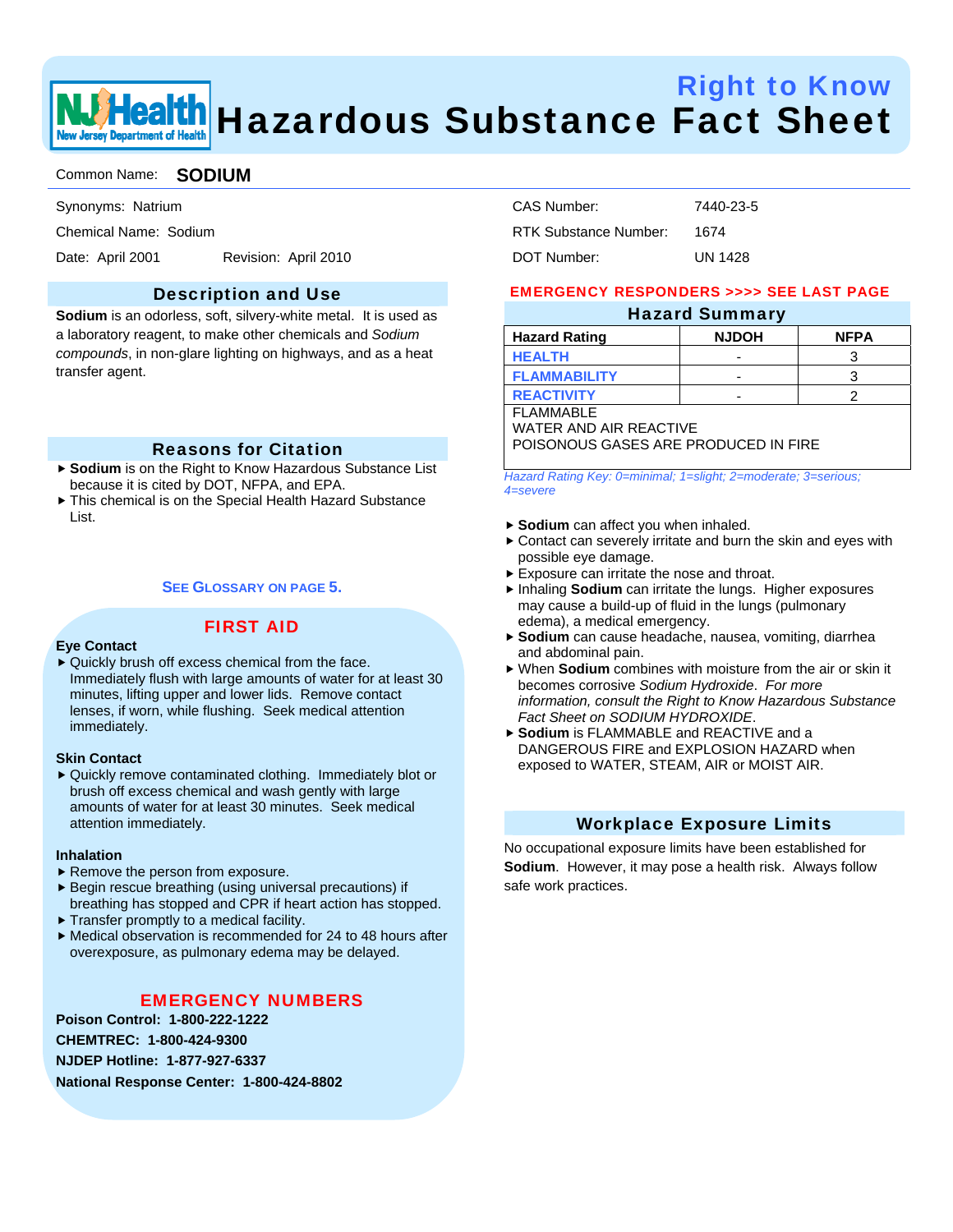## Determining Your Exposure

- Read the product manufacturer's Material Safety Data Sheet (MSDS) and the label to determine product ingredients and important safety and health information about the product mixture.
- $\blacktriangleright$  For each individual hazardous ingredient, read the New Jersey Department of Health Hazardous Substance Fact Sheet, available on the RTK website (www.nj.gov/health/eoh/rtkweb) or in your facility's RTK Central File or Hazard Communication Standard file.
- $\blacktriangleright$  You have a right to this information under the New Jersey Worker and Community Right to Know Act and the Public Employees Occupational Safety and Health (PEOSH) Act if you are a public worker in New Jersey, and under the federal Occupational Safety and Health Act (OSHA) if you are a private worker.
- ▶ The New Jersey Right to Know Act requires most employers to label chemicals in the workplace and requires public employers to provide their employees with information concerning chemical hazards and controls. The federal OSHA Hazard Communication Standard (29 CFR 1910.1200) and the PEOSH Hazard Communication Standard (N.J.A.C. 12:100-7) require employers to provide similar information and training to their employees.

This Fact Sheet is a summary of available information regarding the health hazards that may result from exposure. Duration of exposure, concentration of the substance and other factors will affect your susceptibility to any of the potential effects described below.

## Health Hazard Information

#### **Acute Health Effects**

The following acute (short-term) health effects may occur immediately or shortly after exposure to **Sodium**:

- $\triangleright$  Contact can severely irritate and burn the skin and eyes with possible eye damage.
- $\blacktriangleright$  Exposure can irritate the nose and throat.
- **F** Inhaling **Sodium** can irritate the lungs causing coughing and/or shortness of breath. Higher exposures may cause a build-up of fluid in the lungs (pulmonary edema), a medical emergency, with severe shortness of breath.
- ▶ Sodium can cause headache, nausea, vomiting, diarrhea and abdominal pain.
- ▶ When Sodium combines with moisture from the air or skin, it becomes corrosive *Sodium Hydroxide*.

#### **Chronic Health Effects**

The following chronic (long-term) health effects can occur at some time after exposure to **Sodium** and can last for months or years:

#### *Cancer Hazard*

 $\blacktriangleright$  According to the information presently available to the New Jersey Department of Health, **Sodium** has not been tested for its ability to cause cancer in animals.

#### *Reproductive Hazard*

 $\blacktriangleright$  According to the information presently available to the New Jersey Department of Health, **Sodium** has not been tested for its ability to affect reproduction.

#### *Other Effects*

▶ Sodium can irritate the lungs. Repeated exposure may cause bronchitis to develop with coughing, phlegm, and/or shortness of breath.

## Medical

#### **Medical Testing**

If symptoms develop or overexposure is suspected, the following is recommended:

 $\triangleright$  Consider chest x-ray after acute overexposure

Any evaluation should include a careful history of past and present symptoms with an exam. Medical tests that look for damage already done are not a substitute for controlling exposure.

Request copies of your medical testing. You have a legal right to this information under the OSHA Access to Employee Exposure and Medical Records Standard (29 CFR 1910.1020).

#### **Mixed Exposures**

▶ Smoking can cause heart disease, lung cancer, emphysema, and other respiratory problems. It may worsen respiratory conditions caused by chemical exposure. Even if you have smoked for a long time, stopping now will reduce your risk of developing health problems.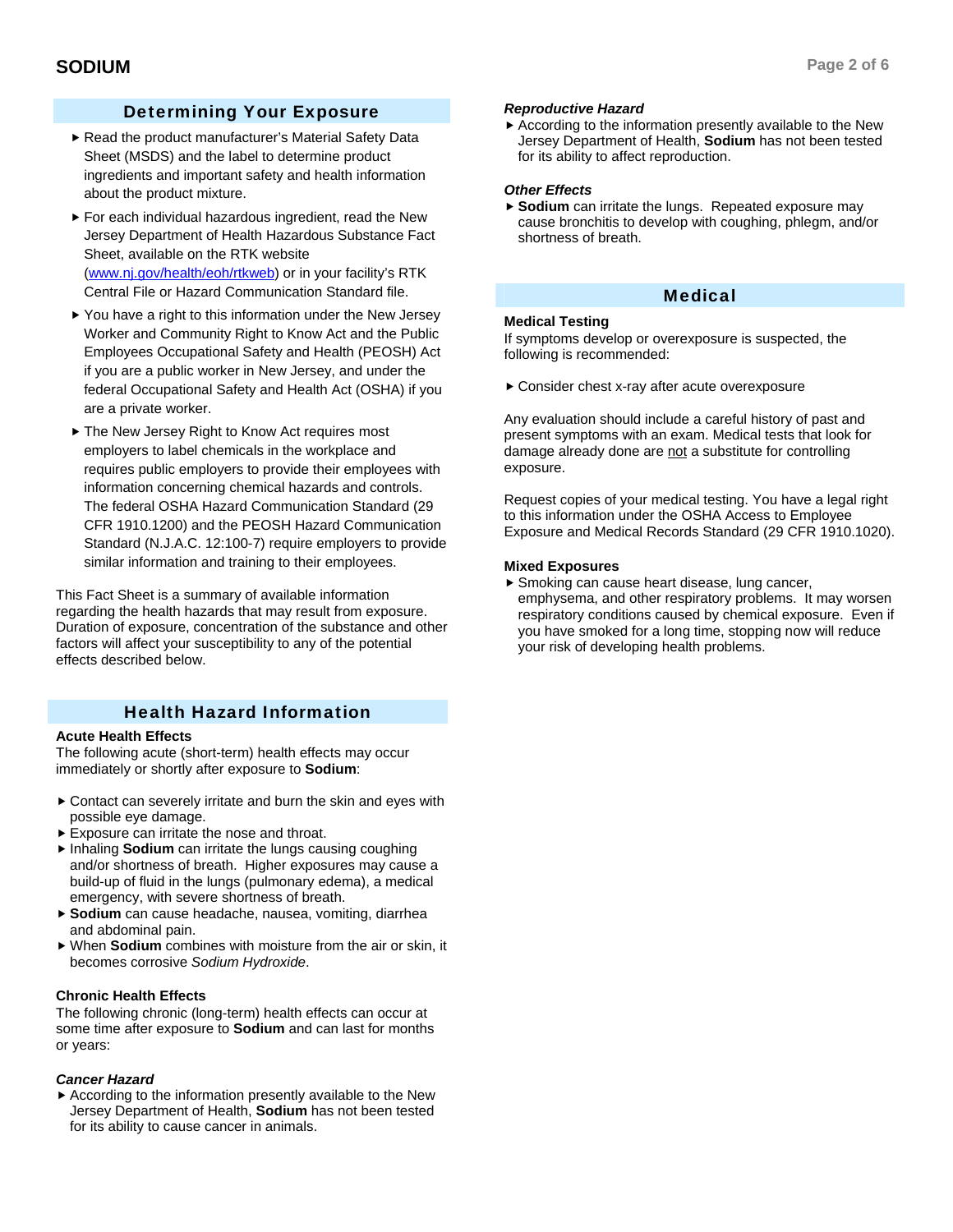## Workplace Controls and Practices

Very toxic chemicals, or those that are reproductive hazards or sensitizers, require expert advice on control measures if a less toxic chemical cannot be substituted. Control measures include: (1) enclosing chemical processes for severely irritating and corrosive chemicals, (2) using local exhaust ventilation for chemicals that may be harmful with a single exposure, and (3) using general ventilation to control exposures to skin and eye irritants. For further information on workplace controls, consult the NIOSH document on Control Banding at www.cdc.gov/niosh/topics/ctrlbanding/.

The following work practices are also recommended:

- $\blacktriangleright$  Label process containers.
- $\blacktriangleright$  Provide employees with hazard information and training.
- $\blacktriangleright$  Monitor airborne chemical concentrations.
- $\blacktriangleright$  Use engineering controls if concentrations exceed recommended exposure levels.
- $\blacktriangleright$  Provide eye wash fountains and emergency showers.
- $\blacktriangleright$  Wash or shower if skin comes in contact with a hazardous material.
- $\blacktriangleright$  Always wash at the end of the workshift.
- $\triangleright$  Change into clean clothing if clothing becomes contaminated.
- $\triangleright$  Do not take contaminated clothing home.
- $\triangleright$  Get special training to wash contaminated clothing.
- $\triangleright$  Do not eat, smoke, or drink in areas where chemicals are being handled, processed or stored.
- $\blacktriangleright$  Wash hands carefully before eating, smoking, drinking, applying cosmetics or using the toilet.

In addition, the following may be useful or required:

- ▶ Before entering a confined space where **Sodium** may be present, check to make sure that an explosive concentration does not exist.
- f Always keep **Sodium** dry and store under a liquid such as *Kerosene*.

## Personal Protective Equipment

The OSHA Personal Protective Equipment Standard (29 CFR 1910.132) requires employers to determine the appropriate personal protective equipment for each hazard and to train employees on how and when to use protective equipment.

The following recommendations are only guidelines and may not apply to every situation.

### **Gloves and Clothing**

- ▶ Avoid skin contact with **Sodium**. Wear personal protective equipment made from material which can not be permeated or degraded by this substance. Safety equipment suppliers and manufacturers can provide recommendations on the most protective glove and clothing material for your operation.
- $\triangleright$  Safety equipment manufacturers recommend Nitrile gloves, and flame-retardant protective clothing for **Sodium**.
- $\blacktriangleright$  All protective clothing (suits, gloves, footwear, headgear) should be clean, available each day, and put on before work.

#### **Eye Protection**

- $\blacktriangleright$  Wear eye protection with side shields or goggles.
- $\blacktriangleright$  If additional protection is needed for the entire face, use in combination with a face shield. A face shield should not be used without another type of eye protection.

#### **Respiratory Protection**

*Improper use of respirators is dangerous.* Respirators should only be used if the employer has implemented a written program that takes into account workplace conditions, requirements for worker training, respirator fit testing, and medical exams, as described in the OSHA Respiratory Protection Standard (29 CFR 1910.134).

- Where the potential exists for overexposure to **Sodium**, use a NIOSH approved full facepiece negative pressure, airpurifying, particulate filter respirator with an N, R or P95 filter. More protection is provided by a full facepiece respirator than by a half-mask respirator.
- $\blacktriangleright$  Leave the area immediately if (1) while wearing a filter or cartridge respirator you can smell, taste, or otherwise detect **Sodium**, (2) while wearing particulate filters abnormal resistance to breathing is experienced, or (3) eye irritation occurs while wearing a full facepiece respirator. Check to make sure the respirator-to-face seal is still good. If it is, replace the filter or cartridge. If the seal is no longer good, you may need a new respirator.
- $\triangleright$  Consider all potential sources of exposure in your workplace. You may need a combination of filters, prefilters or cartridges to protect against different forms of a chemical (such as vapor and mist) or against a mixture of chemicals.
- $\blacktriangleright$  Where the potential for high exposure exists, use a NIOSH approved supplied-air respirator with a full facepiece operated in a pressure-demand or other positive-pressure mode. For increased protection use in combination with an auxiliary self-contained breathing apparatus or an emergency escape air cylinder.

### Fire Hazards

If employees are expected to fight fires, they must be trained and equipped as stated in the OSHA Fire Brigades Standard (29 CFR 1910.156).

- ▶ Sodium is a FLAMMABLE SOLID which will ignite spontaneously in AIR or MOIST AIR and reacts violently with WATER or STEAM to produce flammable and explosive *Hydrogen gas*.
- $\blacktriangleright$  Use dry chemicals appropriate for extinguishing metal fires such as graphite, soda ash or powdered sodium chloride.
- $\triangleright$  DO NOT USE WATER, CO<sub>2</sub> or halogenated extinguishing agents.
- **POISONOUS GASES ARE PRODUCED IN FIRE, including** *Sodium Oxides*.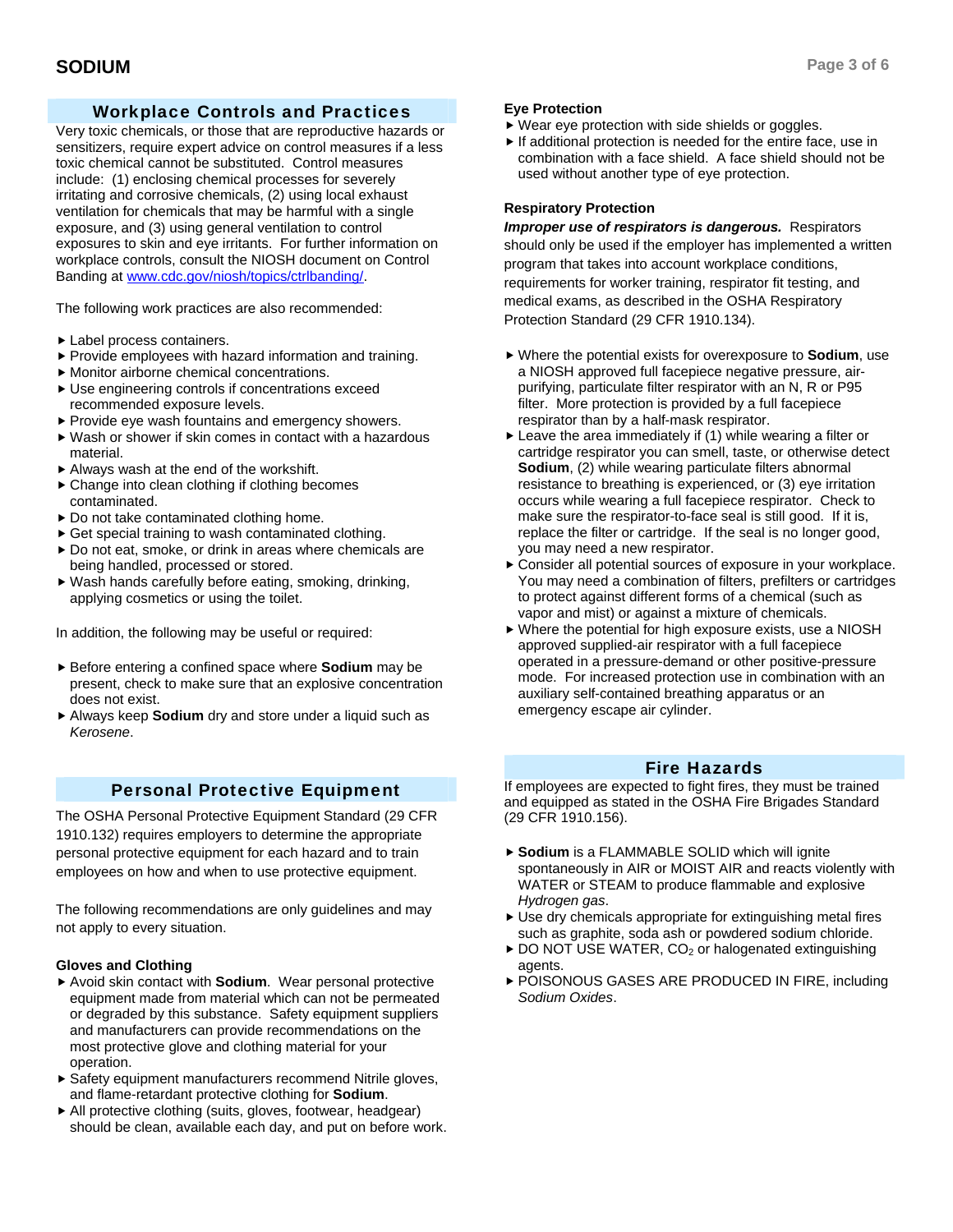## Spills and Emergencies

If employees are required to clean-up spills, they must be properly trained and equipped. The OSHA Hazardous Waste Operations and Emergency Response Standard (29 CFR 1910.120) may apply.

If **Sodium** is spilled or leaked, take the following steps:

- $\blacktriangleright$  Evacuate personnel and secure and control entrance to the area.
- $\blacktriangleright$  Eliminate all ignition sources.
- ▶ DO NOT sweep up dry material, keep dry, cover with dry sand, limestone or clay, and place quickly into a dry container of *Kerosene*, *Naphtha*, *Light Oil* or similar material.
- **DO NOT USE WATER OR WET METHOD.**
- $\blacktriangleright$  Ventilate and wash area after clean-up is complete.
- ▶ DO NOT wash into sewer.
- ► Keep **Sodium** out of confined spaces, such as sewers, because of the possibility of an explosion.
- It may be necessary to contain and dispose of **Sodium** as a HAZARDOUS WASTE. Contact your state Department of Environmental Protection (DEP) or your regional office of the federal Environmental Protection Agency (EPA) for specific recommendations.

## Handling and Storage

Prior to working with **Sodium** you should be trained on its proper handling and storage.

- ▶ Sodium reacts violently with WATER, STEAM, AIR and MOIST AIR to produce corrosive *Sodium Hydroxide* and flammable and explosive *Hydrogen gas*.
- ▶ Sodium can react explosively or violently with a broad range of chemicals including METALS (such as ALUMINUM, ARSENIC and ZINC); METAL COMPOUNDS; STRONG ACIDS (such as HYDROCHLORIC, SULFURIC and NITRIC); OXIDIZING AGENTS (such as PERCHLORATES, PEROXIDES, PERMANGANATES, CHLORATES, NITRATES, CHLORINE, BROMINE and FLUORINE); CHLORINATED HYDROCARBONS (such as METHYLENE CHLORIDE and TRICHLOROETHYLENE); CARBON DIOXIDE; AZIDES; and MALEIC ANHYDRIDE.
- ▶ Store under *Kerosene*, *Naphtha* or other *Light Oil* and in tightly closed containers in a cool, well-ventilated area away from ORGANICS and all forms of MOISTURE.
- $\blacktriangleright$  Sources of ignition, such as smoking and open flames, are prohibited where **Sodium** is used, handled, or stored.
- $\blacktriangleright$  Use only non-sparking tools and equipment, especially when opening and closing containers of **Sodium**.

# Occupational Health Information Resources

The New Jersey Department of Health offers multiple services in occupational health. These services include providing informational resources, educational materials, public presentations, and industrial hygiene and medical investigations and evaluations.

#### **For more information, please contact:**

 New Jersey Department of Health Right to Know PO Box 368 Trenton, NJ 08625-0368 Phone: 609-984-2202 Fax: 609-984-7407 E-mail: rtk@doh.state.nj.us Web address: http://www.nj.gov/health/eoh/rtkweb

*The Right to Know Hazardous Substance Fact Sheets are not intended to be copied and sold for commercial purposes.*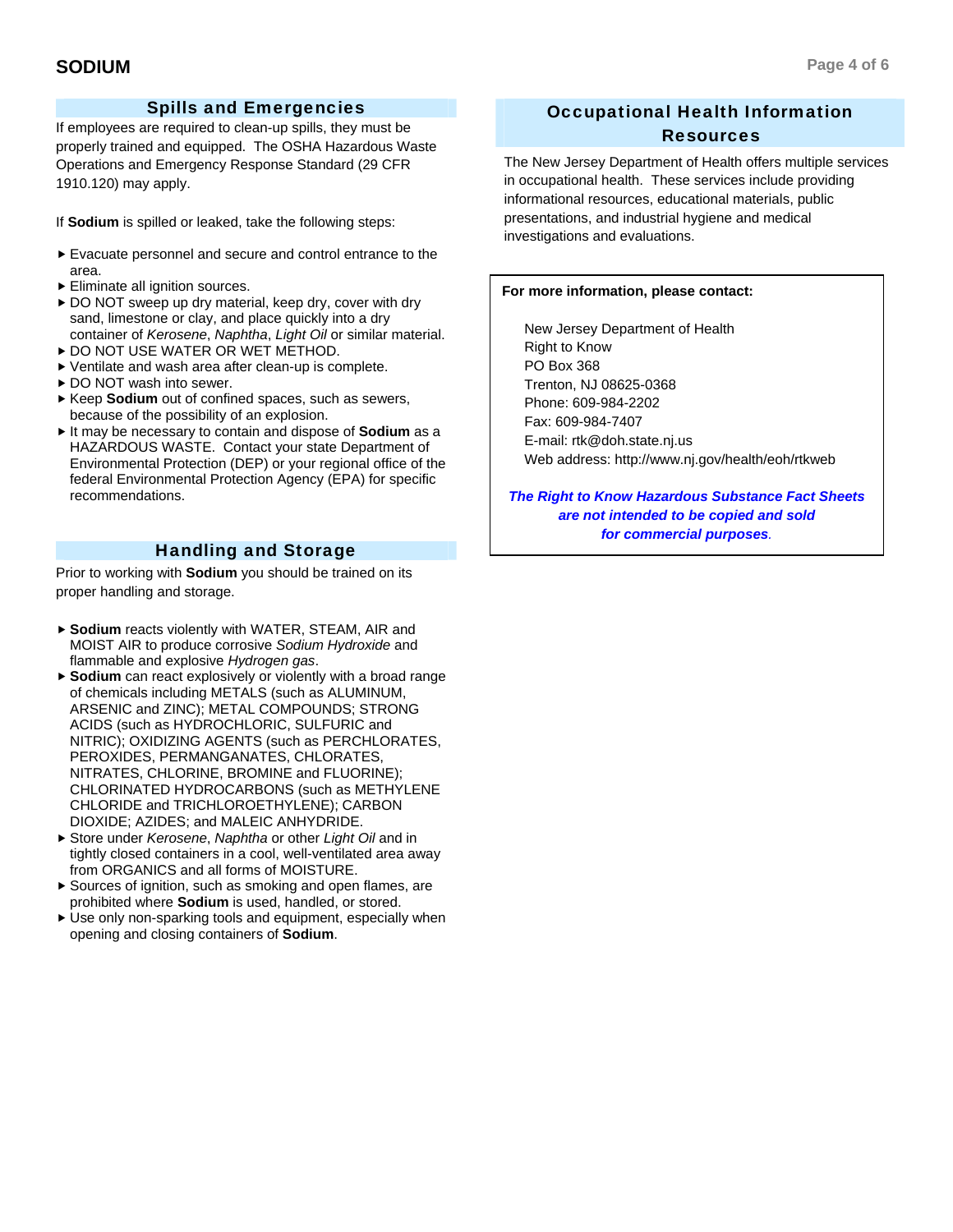#### **GLOSSARY**

**ACGIH** is the American Conference of Governmental Industrial Hygienists. They publish guidelines called Threshold Limit Values (TLVs) for exposure to workplace chemicals.

**Acute Exposure Guideline Levels** (AEGLs) are established by the EPA. They describe the risk to humans resulting from once-in-a lifetime, or rare, exposure to airborne chemicals.

**Boiling point** is the temperature at which a substance can change its physical state from a liquid to a gas.

A **carcinogen** is a substance that causes cancer.

The **CAS number** is unique, identifying number, assigned by the Chemical Abstracts Service, to a specific chemical.

**CFR** is the Code of Federal Regulations, which are the regulations of the United States government.

A **combustible** substance is a solid, liquid or gas that will burn.

A **corrosive** substance is a gas, liquid or solid that causes destruction of human skin or severe corrosion of containers.

The **critical temperature** is the temperature above which a gas cannot be liquefied, regardless of the pressure applied.

**DEP** is the New Jersey Department of Environmental Protection.

**DOT** is the Department of Transportation, the federal agency that regulates the transportation of chemicals.

**EPA** is the Environmental Protection Agency, the federal agency responsible for regulating environmental hazards.

**ERG** is the Emergency Response Guidebook. It is a guide for emergency responders for transportation emergencies involving hazardous substances.

**Emergency Response Planning Guideline** (ERPG) values provide estimates of concentration ranges where one reasonably might anticipate observing adverse effects.

A **fetus** is an unborn human or animal.

A **flammable** substance is a solid, liquid, vapor or gas that will ignite easily and burn rapidly.

The **flash point** is the temperature at which a liquid or solid gives off vapor that can form a flammable mixture with air.

**IARC** is the International Agency for Research on Cancer, a scientific group.

**Ionization Potential** is the amount of energy needed to remove an electron from an atom or molecule. It is measured in electron volts.

**IRIS** is the Integrated Risk Information System database on human health effects that may result from exposure to various chemicals, maintained by federal EPA.

**LEL** or **Lower Explosive Limit**, is the lowest concentration of a combustible substance (gas or vapor) in the air capable of continuing an explosion.

**mg/m3** means milligrams of a chemical in a cubic meter of air. It is a measure of concentration (weight/volume).

A **mutagen** is a substance that causes mutations. A **mutation** is a change in the genetic material in a body cell. Mutations can lead to birth defects, miscarriages, or cancer.

**NFPA** is the National Fire Protection Association. It classifies substances according to their fire and explosion hazard.

**NIOSH** is the National Institute for Occupational Safety and Health. It tests equipment, evaluates and approves respirators, conducts studies of workplace hazards, and proposes standards to OSHA.

**NTP** is the National Toxicology Program which tests chemicals and reviews evidence for cancer.

**OSHA** is the federal Occupational Safety and Health Administration, which adopts and enforces health and safety standards.

**PEOSHA** is the New Jersey Public Employees Occupational Safety and Health Act, which adopts and enforces health and safety standards in public workplaces.

**Permeated** is the movement of chemicals through protective materials.

**ppm** means parts of a substance per million parts of air. It is a measure of concentration by volume in air.

**Protective Action Criteria** (PAC) are values established by the Department of Energy and are based on AEGLs and ERPGs. They are used for emergency planning of chemical release events.

A **reactive** substance is a solid, liquid or gas that releases energy under certain conditions.

**STEL** is a Short Term Exposure Limit which is usually a 15 minute exposure that should not be exceeded at any time during a work day.

A **teratogen** is a substance that causes birth defects by damaging the fetus.

**UEL** or **Upper Explosive Limit** is the highest concentration in air above which there is too much fuel (gas or vapor) to begin a reaction or explosion.

**Vapor Density** is the ratio of the weight of a given volume of one gas to the weight of another (usually *Air*), at the same temperature and pressure.

The **vapor pressure** is a force exerted by the vapor in equilibrium with the solid or liquid phase of the same substance. The higher the vapor pressure the higher concentration of the substance in air.